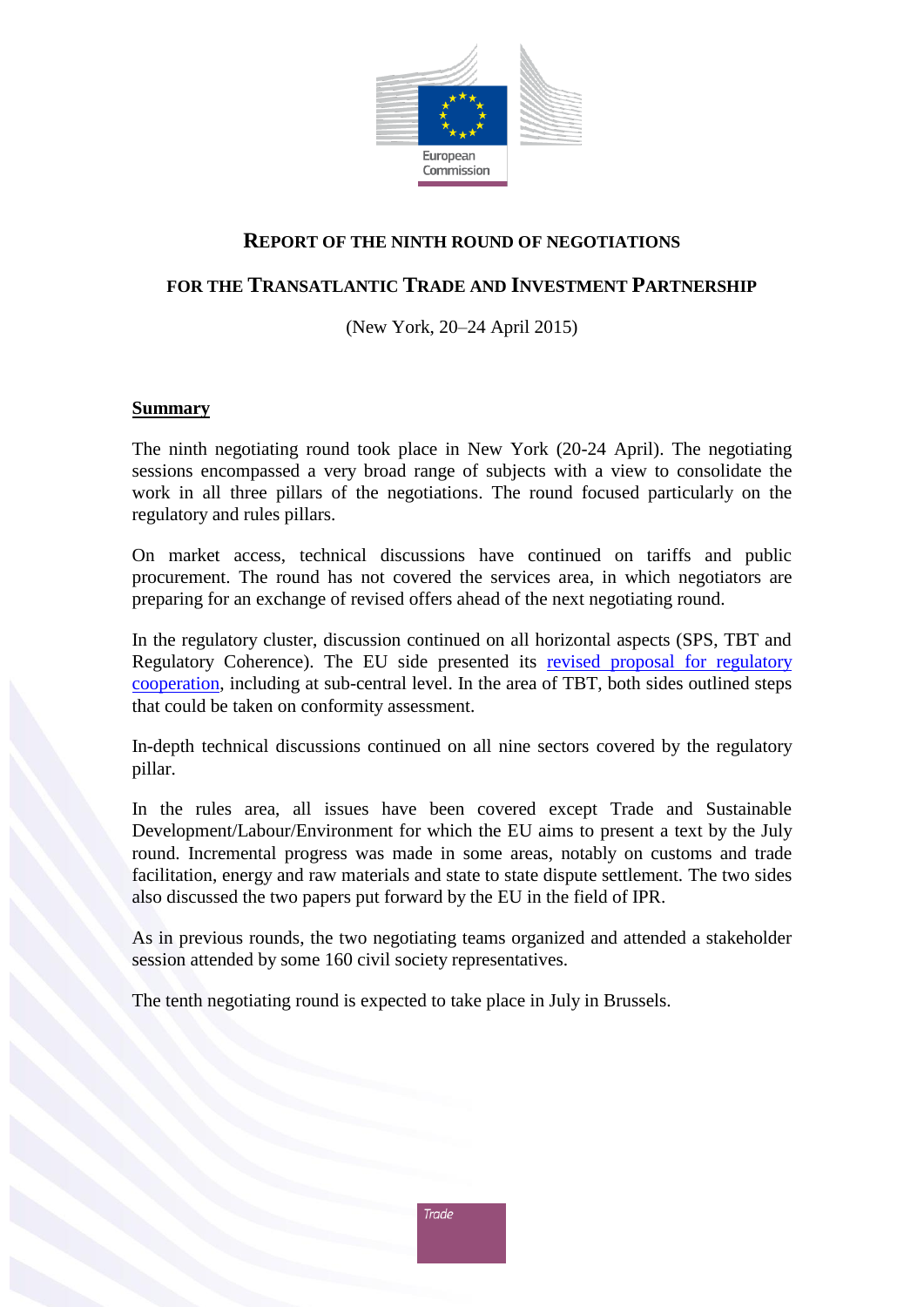#### **Details by negotiating area**

#### **1. Market Access**

#### **Tariffs**

A joint session on agricultural and industrial tariffs took place. A thorough product-byproduct review of the first tariff offers was conducted, enabling both sides to provide further explanations on the rationale behind the treatment of particular categories in their respective offers.

### **Agriculture**

Parties continued discussions on agricultural issues, including on wine, spirits and nontariff issues.

#### **Trade in Goods**

Both sides worked constructively to narrow differences in the respective text proposals. The discussions focused on the articles related to waiver of customs duties, remanufactured goods, import & export restrictions/licensing and some definitions related to customs duties.

#### **Public Procurement**

The two days of technical discussions focused on the text of the chapter (disciplines applicable to covered procurement) and clarifications of existing market access commitments.

#### **2. Regulatory Component**

### **SPS**

After an exhaustive discussion that helped to further understand the respective text proposals, it was agreed to discuss how to organise further work on the text. In addition, the Parties reviewed the state of pending applications for market access.

#### **Regulatory Coherence**

The EU presented its [revised text on regulatory cooperation](http://trade.ec.europa.eu/doclib/press/index.cfm?id=1230#regulatory-cooperation) containing a number of clarifications as regards the scope as well as specific provisions on non-central regulatory acts. Both sides agreed to further reflect about the most appropriate institutional provisions on regulatory cooperation andand to identify priorities for future cooperation, while striking the right balance between avoiding any duplication and overly bureaucratic procedures and respecting each side's regulatory sovereignty to set the appropriate policy objectives and protection standards.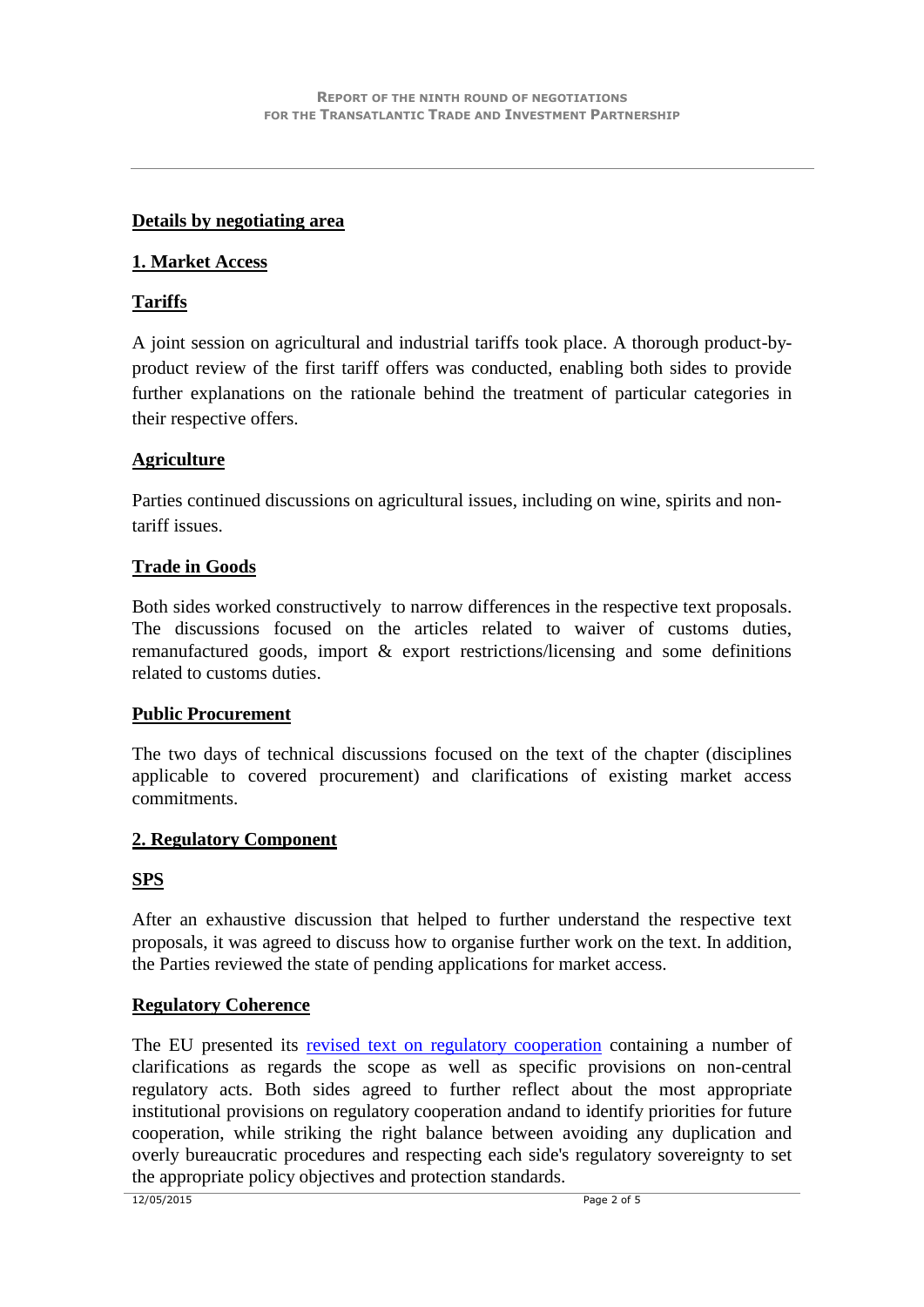# **TBT**

The US and the EU discussed how to improve the frameworks that regulate conformity assessment issues, i.e. how the compliance of a product with the applicable safety technical regulations is verified. The parties also discussed standards and transparency, in particular the possibilities open to their respective stakeholders to participate in the other party's standardisation processes. Finally the parties discussed how to bring added value to the World Trade Organisations Technical Barriers to Trade notification system by increasing the amount of technical regulations that are notified and the follow-up that is provided to those notifications.

### **Cars**

The EU and US continued discussions on the four areas of the negotiations, with progress on the '98 Agreement on global harmonization and exploration of common safety rules. Discussions also continued on a methodology for equivalence, based on the [test case](http://trade.ec.europa.eu/doclib/docs/2015/february/tradoc_153168.4.9%20Vehicles%20paper%20second%20test%20case.pdf) provided by the Commission on vehicle lighting and vision. Further discussion is needed on the approach for mutual recognition.

### **Chemicals**

Some progress was achieved for two pilot projects on chemicals (concerning assessment of priority chemicals as well as classification and labelling of substances), and indications given about a third pilot project on analysing differences in safety data sheets. Some general questions were broached related to the EU [outline for possible](http://trade.ec.europa.eu/doclib/docs/2014/november/tradoc_152912.pdf)  [provisions on chemicals](http://trade.ec.europa.eu/doclib/docs/2014/november/tradoc_152912.pdf) that had been submitted at Round 7.

### **Pharmaceuticals**

The progress of the task force in charge of assessing the equivalence of EU and US Good Manufacturing Practices (GMP) systems was reviewed. Audits of Member States GMP inspectorates observed by US FDA took place and will continue during 2015. The EU will audit the US inspectoratate in September 2015. Other areas such as biosimilars, generics and international cooperation were discussed. The EU welcomed the first authorisation of a biosimilar by FDA. EU committed to submit a proposal for cooperation on generics ahead of next round.

# **Medical devices**

The EU presented its [position paper on medical devices](http://trade.ec.europa.eu/doclib/docs/2015/april/tradoc_153349.4.5%20Med%20devices.pdf) recently published in the web site. The US asked clarifications on the mutual recognition of quality management system audits concept (one of the objectives detailed in the paper) and its relation with the international Medical Devices Single Audit Programme (MDSAP). The EU noted that while it is committed to MDSAP work, a legal basis needs to be established for it to be able to accept audit reports carried out by US inspectors (TTIP could serve as such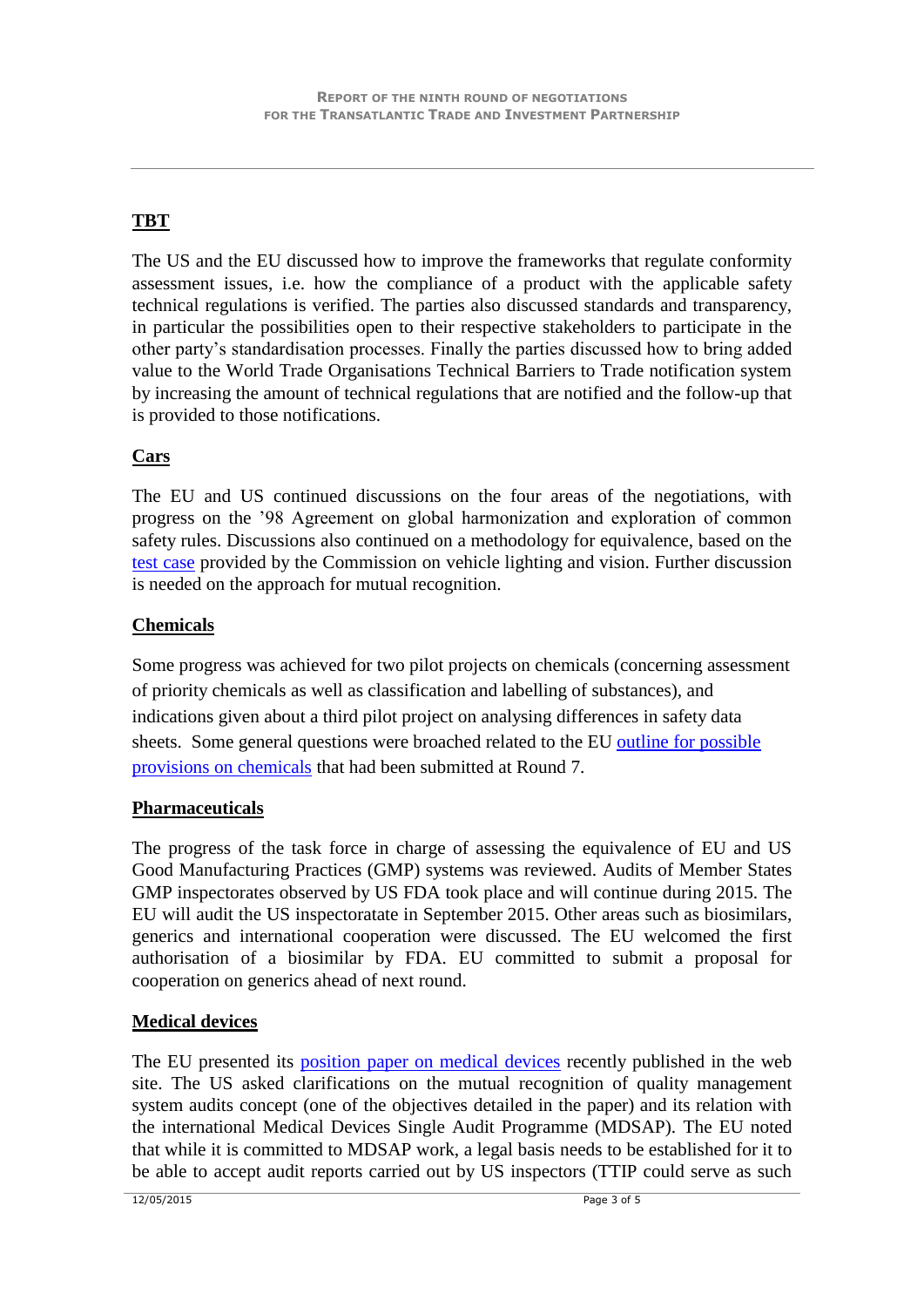legal basis). Both sides took stock of progress on the two other TTIP priorities (Unique Device Identifier -UDI and Regulated Product Submission - RPS). Next steps were agreed for each topic.

### **Cosmetics**

The main EU objective for cosmetics remains the approximation of safety assessment methods and the streamlining of the authorization procedure in the US for ingredients such as UV-filters. In this respect, both sides agreed that further technical discussions among scientists are necessary in order to approach requirements and methods for safety assessment of cosmetic ingredients. Fostering work at international level was also highlighted as an important strand of work. A number of actions have been agreed and technical exchanges will continue over the next months.

### **Textiles**

Discussions on textiles labelling and on textile safety requirements continued. The Parties discussed collaboration on the labelling of textile fibre names and on silk flammability testing. Further cooperation on voluntary textile standards is under discussion. The US indicated strong interest in progress on non-regulatory issues in this sector, i.e. tariffs and rules of origin.

# **ICT**

The parties exchanged information on the different on-going ICT initiatives in the EU and the US on the areas of semantic and syntactic compatibility of health records, encryption, e-labelling, cooperation in market surveillance and e-accessibility.

### **Engineering**

The EU and the US continued to discuss possible areas of regulatory cooperation in the engineering sector. The US provided feedback on some of the proposals, noting that in order to engage in these regulatory cooperation discussions it was necessary to find areas of cooperation economically significant and where the regulatory structure would be similar. The US and the EU committed to keep looking for possible examples of cooperation.

### **Pesticides**

The discussions aimed to further explore the scope for collaboration without duplicating work in other fora. It was agreed to do further intersessional work and to consolidate the basis for collaboration, notably in the area of pesticide residues.